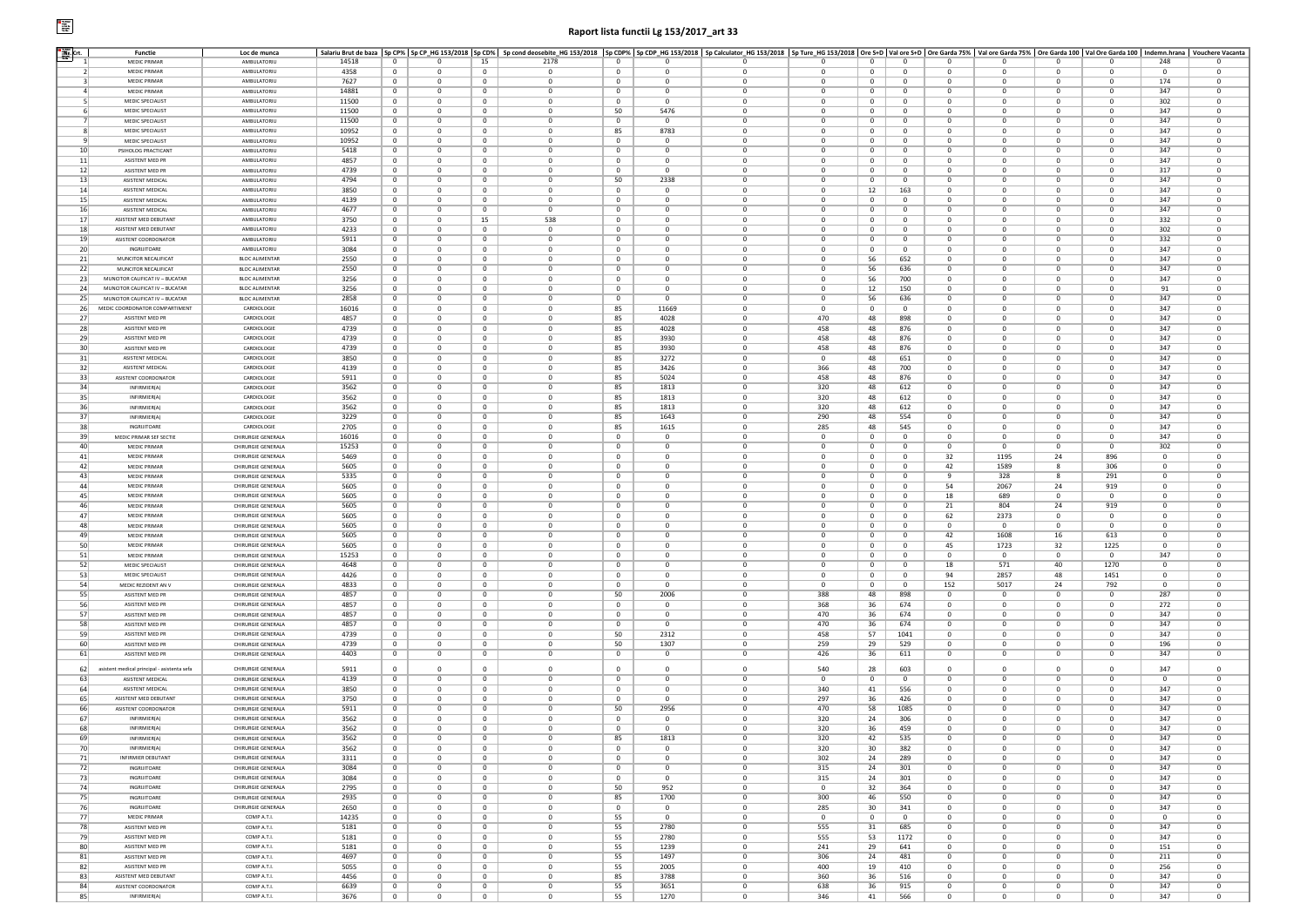| 86  | INFIRMIER(A)                                | COMP A.T.I                       | 3676  | $\mathbf{0}$   | $\Omega$     | $\mathbf{0}$   | $\Omega$                | 55             | 718            |                | 196          | 24             | 331            | $\Omega$       |              | $\Omega$       | $\Omega$       | 196          |                |
|-----|---------------------------------------------|----------------------------------|-------|----------------|--------------|----------------|-------------------------|----------------|----------------|----------------|--------------|----------------|----------------|----------------|--------------|----------------|----------------|--------------|----------------|
| 87  | INFIRMIER(A)                                | COMP A.T.I.                      | 3676  | $\overline{0}$ | $\Omega$     | $\mathbf{0}$   | $\mathbf 0$             | 55             | 1270           | $\Omega$       | 346          | 43             | 594            | $\Omega$       |              | $\Omega$       | $\Omega$       | 347          | $\Omega$       |
|     |                                             |                                  |       |                |              |                |                         |                |                |                |              |                |                |                |              |                |                |              |                |
| 88  | INFIRMIER(A)                                | COMP A.T.I.                      | 3499  | $\overline{0}$ | 0            | $\mathbf{0}$   | $\mathbf 0$             | 55             | 866            | $^{\circ}$     | 272          | 48             | 631            | $\mathbf 0$    | $\Omega$     | $\mathbf 0$    | $\mathbf{0}$   | 287          | $\mathbf 0$    |
| 89  | INFIRMIER(A)                                | COMP A.T.I.                      | 2752  | $\mathbf 0$    | 0            | $\mathbf{0}$   | $\mathbf 0$             | 55             | 1081           | $\mathbf{0}$   | $\mathbf 0$  | $\mathbf 0$    | $\overline{0}$ | $\mathbf 0$    |              | $\mathbf 0$    | $\mathbf{0}$   | 347          | $\mathbf 0$    |
| 90  | INGRIJITOARE                                | COMP A.T.I.                      | 3188  | $\overline{0}$ | $^{\circ}$   | $\mathbf{0}$   | $\mathbf 0$             | 55             | 1251           | $\mathbf{0}$   | 341          | 36             | 489            | $\mathbf 0$    |              | $\mathbf 0$    | $^{\circ}$     | 347          | $\mathbf{0}$   |
| 91  | <b>MEDIC PRIMAR</b>                         | COMP OBSTRETICA GINECOLOGIE      | 15253 | $^{\circ}$     | $\Omega$     | $\mathbf{0}$   | $^{\circ}$              | 85             | 6914           | $\Omega$       | $\Omega$     | $\mathbf{0}$   | $^{\circ}$     | $\circ$        |              | $\Omega$       | $^{\circ}$     | 347          | $\Omega$       |
|     | MEDIC COORDONATOR COMPARTIMENT              | COMP OBSTRETICA GINECOLOGIE      |       |                | $^{\circ}$   |                | $\mathbf 0$             |                |                | $\Omega$       | $^{\circ}$   |                | $\mathbf{0}$   |                |              | $\Omega$       | $^{\circ}$     |              | $^{\circ}$     |
| 92  |                                             |                                  | 16016 | $\overline{0}$ |              | $\overline{0}$ |                         | 85             | 11711          |                |              | $\overline{0}$ |                | $\circ$        |              |                |                | 302          |                |
| 93  | ASISTENT MED PR                             | COMP OBSTRETICA GINECOLOGIE      | 4739  | $\overline{0}$ | $\mathbf 0$  | $\mathbf{0}$   | $\mathbf 0$             | 85             | 4028           | $\mathbf{0}$   | 458          | 31             | 566            | 0              |              | $\mathbf 0$    | $\mathbf{0}$   | 347          | $\mathbf 0$    |
| 94  | ASISTENT MED PR                             | COMP OBSTRETICA GINECOLOGIE      | 4739  | $\overline{0}$ | $\mathbf 0$  | $\mathbf{0}$   | $\mathbf 0$             | 85             | 3246           | $\Omega$       | 379          | 31             | 566            | $\Omega$       |              | $\Omega$       | $\mathbf{0}$   | 287          | $\Omega$       |
| 95  | ASISTENT MED PR                             | COMP OBSTRETICA GINECOLOGIE      | 4739  | $\overline{0}$ | $^{\circ}$   | $\mathbf{0}$   | $^{\circ}$              | 85             | 3930           | $\Omega$       | 458          | 31             | 566            | 0              |              | $\Omega$       | $^{\circ}$     | 347          | $^{\circ}$     |
| 96  | ASISTENT MED PR                             |                                  | 4739  | $\overline{0}$ | $\Omega$     | $\Omega$       | $\Omega$                | $\overline{0}$ | $\Omega$       | $\Omega$       | $\Omega$     | $^{\circ}$     | $\Omega$       | $\Omega$       |              | $\Omega$       | $\Omega$       | 347          | $\Omega$       |
|     |                                             | COMP OBSTRETICA GINECOLOGIE      |       |                |              |                |                         |                |                |                |              |                |                |                |              |                |                |              |                |
| 97  | ASISTENT MED PF                             | COMP OBSTRETICA GINECOLOGIE      | 4623  | 0              | $^{\circ}$   | $\mathbf{0}$   | $\mathbf 0$             | 85             | 3743           | $^{\circ}$     | 447          | 36             | 641            | 0              |              | $^{\circ}$     | $\mathbf{0}$   | 347          | 0              |
| 98  | <b>ASISTENT MED PF</b>                      | COMP OBSTRETICA GINECOLOGIE      | 4660  | 0              | $\mathbf 0$  | $\mathbf 0$    | $\mathbf 0$             | 85             | 2875           | $\mathbf{0}$   | 381          | 24             | 466            | 0              |              | $\mathbf 0$    | 0              | 272          | $\mathbf 0$    |
| 99  | <b>ASISTENT MEDICAL</b>                     | COMP OBSTRETICA GINECOLOGIE      | 4346  | $\mathbf{0}$   | $^{\circ}$   | $\mathbf{0}$   | $\mathbf 0$             | 85             | 3518           | $^{\circ}$     | 384          | 36             | 551            | 0              |              | $^{\circ}$     | $^{\circ}$     | 347          | $\mathbf 0$    |
| 100 | <b>ASISTENT MEDICAL</b>                     | COMP OBSTRETICA GINECOLOGIE      | 3850  | $\overline{0}$ | $\Omega$     | $\mathbf{0}$   | $\Omega$                | 85             | 2846           | $\Omega$       | 296          |                | 421            | $\Omega$       |              | $\Omega$       | $^{\circ}$     | 302          | $\Omega$       |
|     |                                             |                                  |       |                |              |                |                         |                |                |                |              | 31             |                |                |              |                |                |              |                |
| 101 | ASISTENT COORDONATOR                        | COMP OBSTRETICA GINECOLOGIE      | 5911  | $\overline{0}$ | $^{\circ}$   | $\overline{0}$ | $^{\circ}$              | 85             | 5024           | $\mathbf{0}$   | 540          | 28             | 603            | 0              |              | $\Omega$       | $^{\circ}$     | 347          | $\Omega$       |
| 102 | INFIRMIER(A)                                | COMP OBSTRETICA GINECOLOGIE      | 3562  | $\overline{0}$ | $\mathbf 0$  | $\mathbf{0}$   | $\overline{0}$          | 85             | 1813           | $\mathbf{0}$   | 320          | 36             | 459            | 0              |              | $\mathbf 0$    | $\mathbf{0}$   | 347          | $\mathbf 0$    |
| 103 | INFIRMIER(A)                                | COMP OBSTRETICA GINECOLOGIE      | 3562  | $\overline{0}$ | $\mathbf{0}$ | $\mathbf{0}$   | $\mathbf 0$             | 85             | 1813           | $\Omega$       | 320          | 36             | 459            | $\Omega$       |              | $\mathbf 0$    | $^{\circ}$     | 347          | $\mathbf 0$    |
| 104 | INFIRMIER(A)                                | COMP OBSTRETICA GINECOLOGIE      | 3475  | $\overline{0}$ | $\Omega$     | $\mathbf{0}$   | $^{\circ}$              | 85             | 1500           | $\Omega$       | 271          | 31             | 385            | $\Omega$       |              | $\Omega$       | $\Omega$       | 302          | $^{\circ}$     |
|     |                                             |                                  |       |                |              |                |                         |                |                |                |              |                |                |                |              |                |                |              |                |
| 105 | INFIRMIER(A)                                | COMP OBSTRETICA GINECOLOGIE      | 3475  | $\overline{0}$ | 0            | $\mathbf{0}$   | $\mathbf 0$             | 85             | 1725           | $^{\circ}$     | 312          | 36             | 447            | $\mathbf 0$    |              | $\mathbf 0$    | $^{\circ}$     | 347          | $\mathbf 0$    |
| 106 | INFIRMIER DEBUTANT                          | COMP OBSTRETICA GINECOLOGIE      | 3394  | $\mathbf 0$    | $^{\circ}$   | $\mathbf 0$    | $\mathbf 0$             | 85             | 1340           | $\mathbf{0}$   | 242          | 31             | 383            | $\mathbf 0$    |              | $\mathbf 0$    | 0              | 272          | 0              |
| 107 | INGRIJITOARE                                | COMP OBSTRETICA GINECOLOGIE      | 2935  | $\mathbf{0}$   | $^{\circ}$   | $\mathbf{0}$   | $\mathbf 0$             | 85             | 1330           | $\mathbf{0}$   | 235          | 22             | 263            | 0              |              | $\mathbf 0$    | $^{\circ}$     | 272          | $\mathbf{0}$   |
| 108 | INGRUITOARE                                 | COMP OBSTRETICA GINECOLOGIE      | 2650  | $^{\circ}$     | $\Omega$     | $\mathbf{0}$   | $\Omega$                | 85             | 1264           | $\Omega$       | 223          | 29             | 329            | $\Omega$       | n            | $\Omega$       | $\Omega$       | 272          | $\Omega$       |
|     |                                             |                                  |       | $\overline{0}$ | $^{\circ}$   | $\mathbf{0}$   | $\mathbf 0$             |                |                | $\Omega$       | $^{\circ}$   |                | $^{\circ}$     |                | $\Omega$     | $\mathbf 0$    | $^{\circ}$     | 174          | $^{\circ}$     |
| 109 | MEDIC SPECIALIST                            | DISPENSAR TBC                    | 5215  |                |              |                |                         | 55             | 2868           |                |              | $\mathbf 0$    |                | $\circ$        |              |                |                |              |                |
| 110 | ASISTENT MED PR                             | <b>DISPENSAR TBC</b>             | 4739  | $\overline{0}$ | $\mathbf 0$  | $^{\circ}$     | $\mathbf 0$             | 55             | 2606           | $\mathbf{0}$   | $\mathbf 0$  | $\mathbf 0$    | $^{\circ}$     | 0              |              | $\mathbf 0$    | $\mathbf{0}$   | 347          | $\mathbf 0$    |
| 111 | ASISTENT PR RADIOLOGIE                      | <b>DISPENSAR TBC</b>             | 4857  | $\overline{0}$ | $^{\circ}$   | $\mathbf{0}$   | $\mathbf 0$             | 55             | 2606           | $\Omega$       | $\mathbf{0}$ | $^{\circ}$     | $\Omega$       | 0              |              | $\mathbf 0$    | $^{\circ}$     | 347          | $\mathbf 0$    |
| 112 | INGRUITOARE                                 | <b>DISPENSAR TBC</b>             | 3084  | $\mathbf{0}$   | $\Omega$     | $\Omega$       | $^{\circ}$              | 55             | $\Omega$       | $\Omega$       | $\Omega$     | $\Omega$       | $\Omega$       | $\Omega$       |              | $\Omega$       | $\Omega$       | $\Omega$     | $\Omega$       |
| 113 | <b>FARMACIST SEI</b>                        | FARMACIE                         | 6882  | $\overline{0}$ | 0            | $\mathbf 0$    | $\mathbf 0$             | $\overline{0}$ | 0              | $^{\circ}$     | 0            | 28             | 805            | 0              |              | $\mathbf 0$    | $\bf{0}$       | 332          | $\mathbf 0$    |
|     |                                             |                                  |       |                |              |                |                         |                |                |                |              |                |                |                |              |                |                |              |                |
| 114 | ASISTENT PR FARMACIE                        | FARMACIE                         | 4976  | $\mathbf 0$    | 0            | $\overline{0}$ | 0                       | $\mathbf 0$    | $\mathbf 0$    | $\mathbf{0}$   | 0            | $\mathbf 0$    | $\overline{0}$ | 0              |              | $\mathbf 0$    | $\bf{0}$       | 272          | $\mathbf 0$    |
| 115 | ASISTENT PR FARMACIE                        | FARMACIE                         | 4739  | $\overline{0}$ | $^{\circ}$   | $\mathbf{0}$   | $\mathbf 0$             | $\overline{0}$ | $\overline{0}$ | $^{\circ}$     | $^{\circ}$   | $^{\circ}$     | $^{\circ}$     | 0              |              | $\mathbf 0$    | $^{\circ}$     | 272          | $\mathbf 0$    |
| 116 | ASISTENT PR FARMACIE                        | FARMACIE                         | 4857  | $\overline{0}$ | $\Omega$     | $\mathbf{0}$   | $^{\circ}$              | $^{\circ}$     | $\Omega$       | $\Omega$       | $\Omega$     | $\mathbf{0}$   | $^{\circ}$     | $\Omega$       |              | $\Omega$       | $^{\circ}$     | 347          | $\Omega$       |
| 117 | INGRIJITOARE                                | FARMACIE                         | 3084  | $\overline{0}$ | $^{\circ}$   | $\overline{0}$ | $^{\circ}$              | $\overline{0}$ | $\Omega$       | $\Omega$       | $^{\circ}$   | $\overline{0}$ | $\mathbf{0}$   | 0              |              | $^{\circ}$     | $^{\circ}$     | 272          | $^{\circ}$     |
|     |                                             |                                  |       |                |              |                |                         |                |                |                |              |                |                |                |              |                |                |              |                |
| 118 | CHIMIST PRINCIPAL                           | LABORATOR ANALIZE MEDICALE       | 7213  | $\overline{0}$ | $\mathbf 0$  | $\mathbf{0}$   | $\overline{0}$          | 85             | 1440           | $\mathbf{0}$   | 254          | 29             | 858            | 0              |              | $\mathbf 0$    | $\mathbf{0}$   | 136          | $\mathbf 0$    |
| 119 | CHIMIST PRINCIPAL                           | LABORATOR ANALIZE MEDICALE       | 6865  | $\mathbf{0}$   | $\Omega$     | $\mathbf{0}$   | $\Omega$                | 85             | 2031           | $\Omega$       | 376          | 48             | 1351           | $\Omega$       |              | $\Omega$       | $^{\circ}$     | 211          | $\mathbf 0$    |
| 120 | CHIMIST DEBUTANT                            | LABORATOR ANALIZE MEDICALE       | 5384  | $\overline{0}$ | $\Omega$     | $\Omega$       | $\Omega$                | 85             | 4576           | $\Omega$       | 540          | 55             | 1352           | $\Omega$       |              | $\Omega$       | $\Omega$       | 347          | $\Omega$       |
| 121 | <b>BIOLOG PRINCIPAL</b>                     | LABORATOR ANALIZE MEDICALE       | 7037  | $\overline{0}$ | 0            | $\mathbf 0$    | $\mathbf 0$             | 85             | 3591           | $^{\circ}$     | 634          | 60             | 1731           | $\mathbf 0$    |              | $\mathbf 0$    | $^{\circ}$     | 347          | $\mathbf 0$    |
|     |                                             |                                  |       |                |              |                |                         |                |                |                |              |                |                |                |              |                |                |              |                |
| 122 | REGISTRATOR MED                             | LABORATOR ANALIZE MEDICALE       | 3385  | $\mathbf 0$    | $^{\circ}$   | $\mathbf{0}$   | $\mathbf 0$             | 85             | 1762           | $\mathbf{0}$   | $^{\circ}$   | $\mathbf 0$    | $\mathbf{0}$   | 0              |              | $\mathbf 0$    | 0              | 302          | $\mathbf 0$    |
| 123 | <b>ASISTENT MEDICAL</b>                     | LABORATOR ANALIZE MEDICALE       | 4139  | $\overline{0}$ | $^{\circ}$   | $\mathbf{0}$   | $\mathbf 0$             | 85             | 2141           | $\mathbf{0}$   | $^{\circ}$   | $^{\circ}$     | $^{\circ}$     | $\mathbf 0$    |              | $\mathbf 0$    | $^{\circ}$     | 211          | $\mathbf{0}$   |
| 124 | ASISTENT MEDICAL LABORATOR                  | LABORATOR ANALIZE MEDICALE       | 3900  | $^{\circ}$     | $\Omega$     | $\mathbf{0}$   | $^{\circ}$              | 85             | 2018           | $\Omega$       | $\Omega$     | $\overline{7}$ | 97             | $\circ$        | n            | $\Omega$       | $^{\circ}$     | 211          | $\Omega$       |
|     | SEF LABORATOR                               | LABORATOR ANALIZE MEDICALE       |       |                | $^{\circ}$   |                | $\mathbf 0$             |                |                | $\mathbf{0}$   | $^{\circ}$   |                | $\mathbf{0}$   |                |              | $\mathbf 0$    |                |              | $^{\circ}$     |
| 125 |                                             |                                  | 11773 | $\overline{0}$ |              | $\bf{0}$       |                         | 85             | 8702           |                |              | $\overline{0}$ |                | $\circ$        |              |                | $\mathbf{0}$   | 302          |                |
| 126 | <b>ASISTENT PR LABORATOR</b>                | LABORATOR ANALIZE MEDICALE       | 4857  | $\overline{0}$ | $\mathbf 0$  | $^{\circ}$     | $\mathbf 0$             | 85             | 4128           | $\mathbf{0}$   | $\mathbf 0$  | 28             | 599            | 0              |              | $\mathbf 0$    | $\mathbf{0}$   | 347          | $\mathbf 0$    |
| 127 | ASISTENT PR LABORATOR                       | LABORATOR ANALIZE MEDICALE       | 4857  | $\mathbf{0}$   | $\mathbf 0$  | $\mathbf{0}$   | $\mathbf 0$             | 85             | 2333           | $\Omega$       | $\Omega$     | $\overline{7}$ | 150            | $\Omega$       |              | $\Omega$       | $\mathbf{0}$   | 196          | $\Omega$       |
| 128 | ASISTENT PR LABORATOR                       | LABORATOR ANALIZE MEDICALE       | 4857  | $\overline{0}$ | $^{\circ}$   | $\mathbf{0}$   | $\mathbf 0$             | 85             | 4128           | $\Omega$       | $^{\circ}$   | 35             | 748            | $\circ$        |              | $\mathbf 0$    | $^{\circ}$     | 347          | $^{\circ}$     |
| 129 | ASISTENT PR LABORATOR                       | LABORATOR ANALIZE MEDICALE       | 4739  | $^{\circ}$     | $\Omega$     | $\Omega$       | $\Omega$                |                | 4028           | $\Omega$       | $\Omega$     |                | 730            | $\Omega$       |              | $\Omega$       | $\Omega$       | 347          | $\Omega$       |
|     |                                             |                                  |       |                |              |                |                         | 85             |                |                |              | 35             |                |                |              |                |                |              |                |
| 130 | INGRUITOARE                                 | LABORATOR ANALIZE MEDICALE       | 2935  | 0              | 0            | $\mathbf{0}$   | $\mathbf 0$             | 85             | 986            | $\Omega$       | 0            | $\mathbf 0$    | $^{\circ}$     | 0              |              | $^{\circ}$     | $\mathbf{0}$   | 211          | $\mathbf 0$    |
| 131 | MEDIC SPECIALIST                            | LABORATOR RADIOLOGIE SI IMAG MED | 12083 | 0              | $\mathbf 0$  | $\mathbf{0}$   | $\mathbf 0$             | 85             | 8038           | $^{\circ}$     | $\mathbf 0$  | $\mathbf 0$    | $^{\circ}$     | 0              |              | $\mathbf 0$    | 0              |              | $\mathbf 0$    |
| 132 | MEDIC SPECIALIST                            | LABORATOR RADIOLOGIE SI IMAG MED | 12083 | $\mathbf{0}$   | $^{\circ}$   | $\mathbf{0}$   | $\mathbf 0$             | 85             | 10271          | $^{\circ}$     | $\mathbf 0$  | $^{\circ}$     | $^{\circ}$     | 0              |              | $\mathbf 0$    | $^{\circ}$     | $\Omega$     | $\mathbf 0$    |
| 133 | <b>ASISTENT MEDICAL</b>                     | LABORATOR RADIOLOGIE SI IMAG MED | 4346  | $\overline{0}$ | $\Omega$     | $\mathbf{0}$   | $^{\circ}$              |                |                | $\Omega$       | $\Omega$     |                | 490            | $\Omega$       | n            | $\Omega$       | $^{\circ}$     | 347          | $\Omega$       |
|     |                                             |                                  |       |                |              |                |                         | 85             | 3272           |                |              | 24             |                |                |              |                |                |              |                |
| 134 | ASISTENT PR RADIOLOGIE                      | LABORATOR RADIOLOGIE SI IMAG MED | 4739  | $\overline{0}$ | $^{\circ}$   | $\bf{0}$       | $^{\circ}$              | 85             | 4028           | $\Omega$       | $^{\circ}$   | 24             | 584            | $\Omega$       | $\Omega$     | $^{\circ}$     | $^{\circ}$     | 347          | $\Omega$       |
| 135 | MEDIC                                       | MEDICINA INTERNA                 | 3868  | $\overline{0}$ | $\mathbf 0$  | $\mathbf{0}$   | $\overline{0}$          | $\overline{0}$ | $\overline{0}$ | $\mathbf{0}$   | $\mathbf 0$  | $\mathbf 0$    | $\mathbf{0}$   | 136            | 3593         | 24             | 634            | $\Omega$     | $\mathbf 0$    |
| 136 | MEDIC SPECIALIST SEF SECTIE                 | MEDICINA INTERNA                 | 12075 | $\overline{0}$ | $\mathbf 0$  | $\mathbf{0}$   | $\mathbf 0$             | 85             | 5674           | $\Omega$       | $\mathbf 0$  | $\mathbf{0}$   | $\mathbf{0}$   | $\Omega$       | - 0          | $\Omega$       | $^{\circ}$     | 256          | $\mathbf 0$    |
| 137 | <b>MEDIC PRIMAF</b>                         | MEDICINA INTERNA                 | 5605  | $\overline{0}$ | $\Omega$     | $\Omega$       | $\Omega$                | $\overline{0}$ | $\Omega$       | $\Omega$       | $\Omega$     | $^{\circ}$     | $\Omega$       | $\Omega$       | n            | $\Omega$       | $\Omega$       | $\Omega$     | $\Omega$       |
|     |                                             |                                  |       |                |              |                |                         |                |                |                |              |                |                |                |              |                |                |              |                |
| 138 | <b>MEDIC PRIMAR</b>                         | MEDICINA INTERNA                 | 5605  | $\overline{0}$ | 0            | $\mathbf{0}$   | $\mathbf 0$             | $\overline{0}$ | 0              | $^{\circ}$     | 0            | $\mathbf 0$    | $\mathbf 0$    | $^{\circ}$     | $\Omega$     | $\mathbf 0$    | $\mathbf{0}$   | $\Omega$     | $\mathbf 0$    |
| 139 | <b>MEDIC PRIMAR</b>                         | MEDICINA INTERNA                 | 5605  | $\mathbf 0$    | 0            | $\mathbf{0}$   | $\mathbf 0$             | $\mathbf 0$    | $\overline{0}$ | $\mathbf{0}$   | $\mathbf 0$  | $\mathbf 0$    | $\mathbf{0}$   | 52             | 2010         | 88             | 3369           | $\mathbf 0$  | $\mathbf 0$    |
| 140 | <b>MEDIC PRIMAR</b>                         | MEDICINA INTERNA                 | 5605  | $\overline{0}$ | $^{\circ}$   | $\mathbf{0}$   | $\mathbf 0$             | $\mathbf{0}$   | $\mathbf 0$    | $^{\circ}$     | $^{\circ}$   | $^{\circ}$     | $\mathbf{0}$   | 80             | 3063         | 40             | 1531           | $^{\circ}$   | $\mathbf{0}$   |
| 141 | <b>MEDIC PRIMAR</b>                         | MEDICINA INTERNA                 | 15253 | $\overline{0}$ | $\Omega$     | $\mathbf{0}$   | $^{\circ}$              | $^{\circ}$     | $\Omega$       | $\Omega$       | $\Omega$     | $^{\circ}$     | $^{\circ}$     | $\Omega$       | - 0          | $\Omega$       | $^{\circ}$     | $\Omega$     | $\Omega$       |
|     | <b>MEDIC PRIMAR</b>                         | MEDICINA INTERNA                 |       |                | $^{\circ}$   |                | $\mathbf 0$             |                | $\mathbf 0$    | $\Omega$       | $^{\circ}$   |                | $^{\circ}$     | $\circ$        | $\Omega$     | $\Omega$       | $^{\circ}$     | $\Omega$     | $^{\circ}$     |
| 142 |                                             |                                  | 14881 | $\overline{0}$ |              | 15             |                         | $\mathbf{0}$   |                |                |              | $\overline{0}$ |                |                |              |                |                |              |                |
| 143 | MEDIC SPECIALIST                            | MEDICINA INTERNA                 | 4648  | $\overline{0}$ | $\mathbf{0}$ | $^{\circ}$     | $\mathbf 0$             | $\overline{0}$ | $\overline{0}$ | $\mathbf{0}$   | $\mathbf{0}$ | $^{\circ}$     | $^{\circ}$     | 72             | 2286         | 48             | 1524           | $\Omega$     | $\mathbf 0$    |
| 144 | MEDIC SPECIALIST                            | MEDICINA INTERNA                 | 4426  | $\overline{0}$ | $^{\circ}$   | $\mathbf{0}$   | $\mathbf 0$             | $\mathbf{0}$   | $\mathbf 0$    | $\Omega$       | $\mathbf{0}$ | $^{\circ}$     | $\mathbf{0}$   | 119            | 3597         | 48             | 1451           | $\Omega$     | $\mathbf 0$    |
| 145 | <b>MEDIC SPECIALIST</b>                     | MEDICINA INTERNA                 | 4215  | $\mathbf{0}$   | $\Omega$     | $\Omega$       | $^{\circ}$              | $\overline{0}$ | $\Omega$       | $\Omega$       | $\Omega$     | $\Omega$       | $\Omega$       | $\Omega$       | - 0          | $\Omega$       | $\Omega$       | $\Omega$     | $\Omega$       |
| 146 | MEDIC SPECIALIST                            | MEDICINA INTERNA                 | 4648  | $\mathbf 0$    | 0            | $\mathbf 0$    | $\mathbf 0$             | $\overline{0}$ | $\mathbf 0$    | $^{\circ}$     | 0            | $\mathbf 0$    | $^{\circ}$     | $\mathbf 0$    |              | 24             | 762            | $\Omega$     | $^{\circ}$     |
|     | MEDIC REZIDENT AN IV                        | MEDICINA INTERNA                 |       |                |              |                | $\mathbf 0$             |                | $\overline{0}$ | $\mathbf{0}$   |              |                | $\overline{0}$ | 0              |              | $\mathbf 0$    |                |              | $\mathbf 0$    |
| 147 |                                             |                                  | 3929  | $\mathbf 0$    | 0            | $\bf{0}$       |                         | $\mathbf 0$    |                |                | 0            | $\mathbf 0$    |                |                |              |                | $\mathbf{0}$   |              |                |
| 148 | ASISTENT MED PR                             | MEDICINA INTERNA                 | 4857  | $\overline{0}$ | $^{\circ}$   | $\mathbf{0}$   | $\mathbf 0$             | 85             | 3410           | $^{\circ}$     | 388          | 44             | 823            | $\circ$        | 0            | $^{\circ}$     | $^{\circ}$     | 287          | $\mathbf 0$    |
| 149 | ASISTENT MED PR                             | MEDICINA INTERNA                 | 4739  | $\overline{0}$ | $\Omega$     | $\mathbf{0}$   | $^{\circ}$              | 85             | 4028           | $\Omega$       | 458          | 58             | 1059           | $\Omega$       |              | $\Omega$       | $^{\circ}$     | 347          | $\Omega$       |
| 150 | ASISTENT MED PR                             | MEDICINA INTERNA                 | 4857  | $\overline{0}$ | $^{\circ}$   | $\bf{0}$       | $^{\circ}$              | 85             | 4128           | $\mathbf{0}$   | 470          | 47             | 879            | 0              |              | $^{\circ}$     | $\mathbf{0}$   | 347          | $^{\circ}$     |
| 151 | ASISTENT MED PR                             | MEDICINA INTERNA                 | 4857  | $\overline{0}$ | $\mathbf 0$  | $^{\circ}$     | $\overline{0}$          | 85             | 4128           | $\mathbf{0}$   | 470          | 45             | 842            | 0              |              | $\mathbf 0$    | $\mathbf{0}$   | 347          | $\mathbf 0$    |
| 152 | ASISTENT MED PR                             | MEDICINA INTERNA                 | 4739  | $\mathbf 0$    | $\Omega$     | $\mathbf{0}$   | $\Omega$                | 85             | 3246           | $\Omega$       | 379          | 41             | 749            | $\Omega$       |              | $\Omega$       | $\mathbf 0$    | 287          | $\Omega$       |
|     |                                             |                                  |       |                |              |                |                         |                |                |                |              |                |                |                |              |                |                |              |                |
| 153 | ASISTENT MED PR                             | MEDICINA INTERNA                 | 4739  | $\Omega$       | $\Omega$     | $\Omega$       | $\Omega$                | 85             | 3930           | $\Omega$       | 458          | 47             | 858            | $\Omega$       |              | $\Omega$       | $\Omega$       | 347          | $\Omega$       |
| 154 | ASISTENT MED PR                             | MEDICINA INTERNA                 | 4739  | $\overline{0}$ | 0            | $\mathbf{0}$   | $\mathbf 0$             | 85             | 3152           | $\mathbf{0}$   | 359          | 45             | 822            | $\mathbf 0$    |              | $\mathbf 0$    | $^{\circ}$     | 272          | $\mathbf 0$    |
| 155 | ASISTENT MED PR                             | MEDICINA INTERNA                 | 4857  | $\overline{0}$ | $^{\circ}$   | $\mathbf{0}$   | $\mathbf 0$             | 85             | 4028           | $\mathbf{0}$   | 470          | 48             | 898            | 0              |              | $\mathbf 0$    | $\mathbf{0}$   | 347          | $\mathbf 0$    |
| 156 | ASISTENT MED PR                             | MEDICINA INTERNA                 | 5911  | 0              | υ            | 0              | 0                       |                | 5024           | - 0            | 514          | 48             | 984            |                |              | $^{\circ}$     | 0              | 34/          | -0             |
|     |                                             |                                  |       |                |              |                |                         | 85             |                |                |              |                |                |                |              |                |                |              |                |
| 157 | ASISTENT MED PR                             | MEDICINA INTERNA                 | 4857  | $\overline{0}$ | $\Omega$     | $\bf{0}$       | $^{\circ}$              | 85             | 3152           | $\mathbf{0}$   | 368          | 41             | 767            | $^{\circ}$     | $\Omega$     | $\mathbf 0$    | $^{\circ}$     | 272          | $\Omega$       |
| 158 | ASISTENT MED PR                             | MEDICINA INTERNA                 | 4739  | $\overline{0}$ | $\mathbf{0}$ | $\mathbf{0}$   | $\mathbf{0}$            | 85             | $\overline{0}$ | $\mathbf{0}$   | $\mathbf{0}$ | $\overline{0}$ | $\mathbf{0}$   | $\overline{0}$ | $\bf{0}$     | $\bf{0}$       | $\mathbf{0}$   | $\mathbf{0}$ | $\bf{0}$       |
|     |                                             |                                  |       |                |              |                |                         |                |                |                |              |                |                |                |              |                |                |              |                |
| 159 |                                             |                                  |       |                |              |                |                         | 85             | 5024           | $\mathbf 0$    | 514          | 48             |                |                |              |                |                |              | $\mathbf{0}$   |
| 160 | asistent medical principal - asistenta sefa | MEDICINA INTERNA                 | 5911  | $\overline{0}$ | $\mathbf 0$  | $\mathbf{0}$   | $\mathbf 0$             |                |                |                |              |                | 984            | $\mathbf 0$    | $^{\circ}$   | $\overline{0}$ | $\circ$        | 347          |                |
|     | ASISTENT MEDICAL                            | MEDICINA INTERNA                 | 4346  | $\overline{0}$ | $^{\circ}$   | $\mathbf{0}$   | $\overline{0}$          | 85             | 3518           | $\Omega$       | 384          | 45             | 689            | $\overline{0}$ | $\Omega$     | $\Omega$       | $^{\circ}$     | 347          | $^{\circ}$     |
|     | <b>ASISTENT MEDICAL</b>                     | MEDICINA INTERNA                 |       |                |              |                |                         |                |                |                |              |                |                |                | $^{\circ}$   |                |                |              |                |
| 161 |                                             |                                  | 3850  | $\overline{0}$ | $\mathbf{0}$ | $\bf{0}$       | $\mathbf{0}$            | 85             | 3272           | $\bf{0}$       | 340          | 48             | 651            | $\overline{0}$ |              | $\mathbf 0$    | $\bf{0}$       | 347          | $\bf{0}$       |
| 162 | ASISTENT MEDICAL                            | MEDICINA INTERNA                 | 4563  | $\overline{0}$ | $\mathbf{0}$ | $\overline{0}$ | $\overline{0}$          | 85             | 2192           | $\bf{0}$       | 228          | 37             | 595            | 0              | $^{\circ}$   | 0              | $\bf{0}$       | 196          | $\circ$        |
| 163 | ASISTENT MEDICAL                            | MEDICINA INTERNA                 | 3850  | $\overline{0}$ | $\mathbf 0$  | $\mathbf{0}$   | $\mathbf 0$             | 85             | 3272           | $\mathbf 0$    | $\mathbf 0$  | 24             | 326            | $\mathbf 0$    | $^{\circ}$   | $\mathbf 0$    | $\mathbf{0}$   | 347          | $\mathbf{0}$   |
| 164 | <b>ASISTENT MEDICAL</b>                     | MEDICINA INTERNA                 | 4794  | $\overline{0}$ | $\Omega$     | $\mathbf{0}$   | $\overline{\mathbf{0}}$ | 85             | 4075           | $\Omega$       | 424          |                | 929            | $^{\circ}$     | $\Omega$     | $\Omega$       | $^{\circ}$     | 347          | $\Omega$       |
|     | ASISTENT MED DEBUTANT                       |                                  |       |                |              |                |                         |                |                |                |              | 55             |                |                |              |                |                |              |                |
| 165 |                                             | MEDICINA INTERNA                 | 4031  | $\overline{0}$ | $^{\circ}$   | $\mathbf{0}$   | $\overline{0}$          | 85             | 2681           | $^{\circ}$     | 250          | 36             | 458            | $^{\circ}$     | $^{\circ}$   | $^{\circ}$     | $\mathbf{0}$   | 272          | $\mathbf{0}$   |
| 166 | INFIRMIER(A)                                | MEDICINA INTERNA                 | 3562  | $\overline{0}$ | $^{\circ}$   | $\overline{0}$ | $^{\circ}$              | 85             | 1813           | $\mathbf{0}$   | 320          | 52             | 663            | $\mathbf 0$    | $^{\circ}$   | $\mathbf 0$    | $\circ$        | 347          | $^{\circ}$     |
| 157 | INFIRMIER(A)                                | MEDICINA INTERNA                 | 3562  | $\overline{0}$ | $\mathbf 0$  | $\mathbf{0}$   | $\mathbf 0$             | 85             | 1813           | $\mathbf{0}$   | 320          | 48             | 612            | $^{\circ}$     | $\Omega$     | $\mathbf 0$    | $\circ$        | 347          | $^{\circ}$     |
| 168 | INFIRMIER(A)                                | MEDICINA INTERNA                 | 3562  | $\overline{0}$ | $^{\circ}$   | $\mathbf{0}$   | $^{\circ}$              | 85             | 1813           | $\Omega$       | 320          | 52             | 663            | $\mathbf 0$    | $\Omega$     | $\mathbf 0$    | $^{\circ}$     | 347          | $^{\circ}$     |
|     | INFIRMIER(A)                                | MEDICINA INTERNA                 |       | $\overline{0}$ | $\Omega$     | $\Omega$       | $^{\circ}$              |                |                | $\Omega$       |              |                |                | $\Omega$       | $\Omega$     | $\Omega$       | $^{\circ}$     | 347          | $\Omega$       |
| 169 |                                             |                                  | 3562  |                |              |                |                         | 85             | 1813           |                | 320          | 46             | 586            |                |              |                |                |              |                |
| 170 | INFIRMIER(A)                                | MEDICINA INTERNA                 | 3562  | $\mathbf 0$    | 0            | $\overline{0}$ | $\mathbf 0$             | 85             | 1813           | $\mathbf{0}$   | 320          | 46             | 586            | 0              | $\Omega$     | $\mathbf 0$    | $\bf{0}$       | 347          | $\mathbf 0$    |
| 171 | INFIRMIER(A)                                | MEDICINA INTERNA                 | 3562  | $\overline{0}$ | $^{\circ}$   | $\overline{0}$ | $\overline{0}$          | 85             | 709            | $\mathbf{0}$   | 125          | 12             | 153            | $\mathbf 0$    | $^{\circ}$   | $\mathbf 0$    | $\overline{0}$ | 136          | $\overline{0}$ |
| 172 | INFIRMIER(A)                                | MEDICINA INTERNA                 | 3390  | $\overline{0}$ | $^{\circ}$   | $\mathbf{0}$   | $\overline{0}$          | 85             | 1643           | $\overline{0}$ | 304          | 48             | 582            | $\mathbf 0$    | $^{\circ}$   | $\overline{0}$ | $\overline{0}$ | 347          | $\overline{0}$ |
| 173 | INFIRMIER(A)                                | MEDICINA INTERNA                 | 3229  | $\overline{0}$ | $\Omega$     | $\circ$        | $^{\circ}$              |                | 1643           | $\Omega$       | 290          |                | 485            | $\Omega$       | $\Omega$     | $\Omega$       | $\mathbf{0}$   | 347          | $\Omega$       |
| 174 | INFIRMIER(A)                                | MEDICINA INTERNA                 | 3562  | $\overline{0}$ | $\mathbf{0}$ | $\overline{0}$ | $\overline{0}$          | 85<br>85       | 1104           | $\bf{0}$       | 195          | 42<br>42       | 535            | $\overline{0}$ | $\mathbf{0}$ | $\mathbf 0$    | $\mathbf{0}$   | 211          | $\bf{0}$       |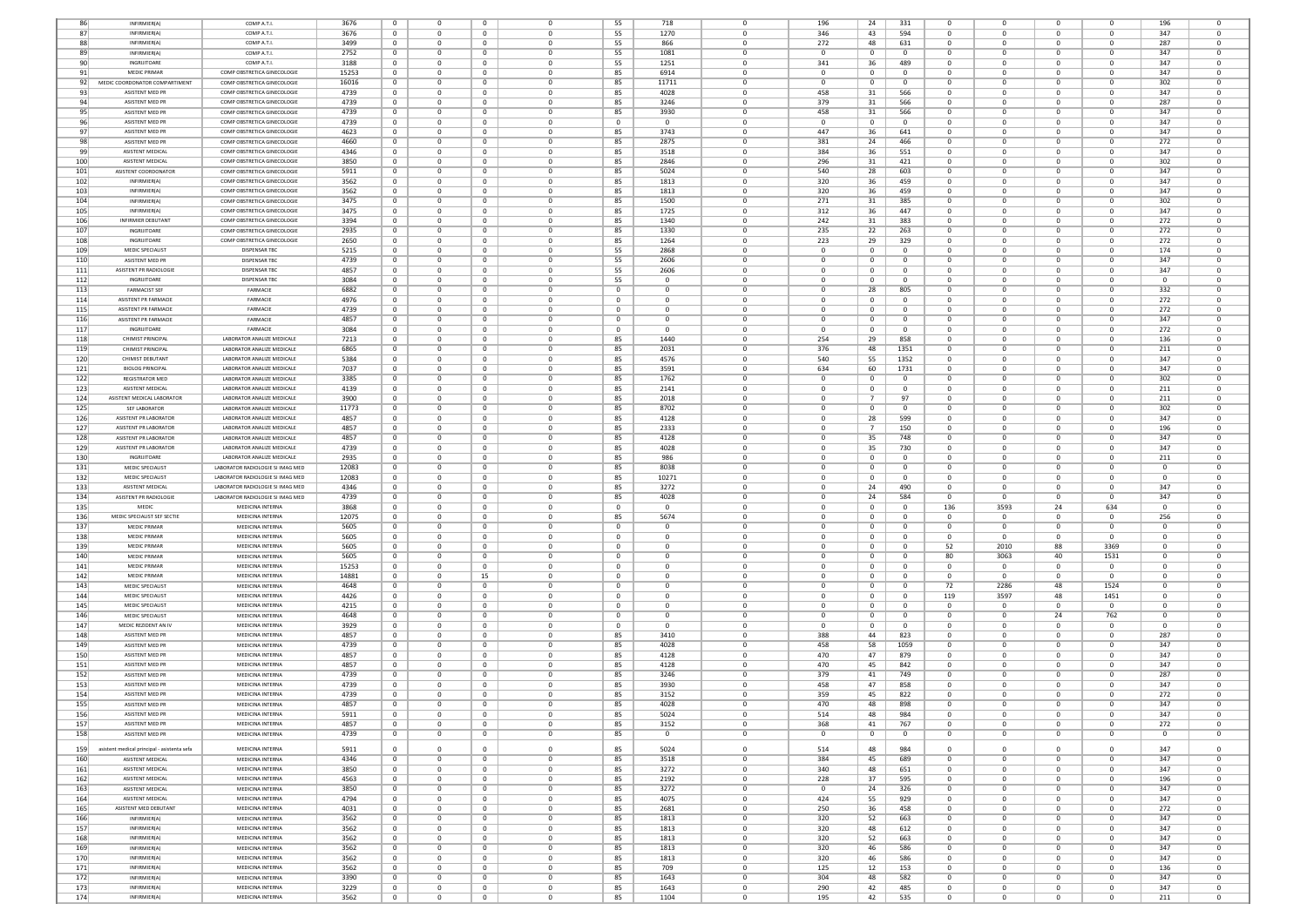| 175        | INFIRMIER DEBUTANT                          | MEDICINA INTERNA             | 2869         | $\mathbf{0}$                     | $\mathbf 0$    | $^{\circ}$                 | 0                       | 85             | 1334               | $\mathbf{0}$               | 235            | 36           | 409          | 0                             |              | o                       | $\mathbf{0}$             | 287            |                          |
|------------|---------------------------------------------|------------------------------|--------------|----------------------------------|----------------|----------------------------|-------------------------|----------------|--------------------|----------------------------|----------------|--------------|--------------|-------------------------------|--------------|-------------------------|--------------------------|----------------|--------------------------|
| 176        | INGRUITOARE                                 | MEDICINA INTERNA             | 2935         | $\mathbf{0}$                     | $\Omega$       | $^{\circ}$                 | 0                       | 85             | 1700               | $\Omega$                   | 300            | 58           | 693          | $^{\circ}$                    | $\Omega$     | $\Omega$                | $\Omega$                 | 347            | $\Omega$                 |
|            |                                             |                              |              |                                  |                |                            |                         |                |                    |                            |                |              |              |                               |              |                         |                          |                |                          |
| 177        | INGRIJITOARE                                | MEDICINA INTERNA             | 2935         | $\mathbf{0}$                     | $^{\circ}$     | $\mathbf{0}$               | $\mathbf 0$             | 85             | 1700               | $^{\circ}$                 | 300            | 52           | 622          | $^{\circ}$                    | $\Omega$     | $\mathbf 0$             | $^{\circ}$               | 347            | $^{\circ}$               |
| 178        |                                             | MUNCITORI                    | 3341         | 5                                | 106            | $\mathbf{0}$               | $\mathbf 0$             | $\,0\,$        | $^{\circ}$         | $\mathbf{0}$               | $\mathbf{0}$   | 48           | 610          | 0                             |              | $\mathbf 0$             | $\mathbf{0}$             | 347            | $\mathbf 0$              |
| 179        | MUNCITOR CALIFICAT IV -ZIDAR                | MUNCITOR                     | 2953         | $\overline{0}$                   | $^{\circ}$     | $\mathbf{0}$               | $\mathbf 0$             | $\mathbf 0$    | $^{\circ}$         | $\mathbf{0}$               | $\mathbf{0}$   | $\mathbf{0}$ | $\mathbf 0$  | 0                             | - 0          | $\mathbf 0$             | $^{\circ}$               | $\Omega$       | $^{\circ}$               |
| 180        | <b>LACATUS MEC III</b>                      | MUNCITORI                    | 3344         | $\overline{0}$                   | $\Omega$       | $^{\circ}$                 | $^{\circ}$              | 85             | 2065               | $\Omega$                   | $\Omega$       | -8           | 116          | $^{\circ}$                    | n            | $\Omega$                | $^{\circ}$               | 347            | $\Omega$                 |
| 181        | <b>LACATUS MEC III</b>                      | MUNCITORI                    | 1581         | $\overline{0}$                   | $\bf{0}$       | $\mathbf{0}$               | 0                       | $\overline{0}$ | 0                  | $\mathbf 0$                | $\mathbf 0$    | $\mathbf 0$  | $\mathbf{0}$ | 0                             | $\Omega$     | $\mathbf 0$             | $\mathbf{0}$             | $^{\circ}$     | $\mathbf 0$              |
| 182        | ZIDAR-ZUGRAV IV                             | MUNCITORI                    | 2726         | $\bf{0}$                         | $\bf{0}$       | $\mathbf{0}$               | $\mathbf 0$             | 85             | 1615               | $\mathbf{0}$               | $\mathbf 0$    | $\mathbf 0$  | $\mathbf{0}$ | 0                             |              | $\mathbf 0$             | $\mathbf{0}$             | 347            | $\mathbf 0$              |
| 183        | LIFTIER IV                                  | MUNCITORI                    | 3285         | 10                               | 215            | $^{\circ}$                 | $\mathbf 0$             | $\mathbf{0}$   | $\mathbf 0$        | $\mathbf{0}$               | 323            | 48           | 617          | 0                             |              | $\mathbf 0$             | $^{\circ}$               | 347            | $\mathbf 0$              |
| 184        | <b>GARDEROBIER III</b>                      | MUNCITORI                    | 2604         | $\circ$                          | $\Omega$       | $^{\circ}$                 | $\Omega$                | $\overline{0}$ | $\Omega$           | $\Omega$                   | $\Omega$       | $^{\circ}$   | $\Omega$     | $\Omega$                      |              | $\Omega$                | $^{\circ}$               | 272            | $\Omega$                 |
| 185        | SOFER II                                    | MUNCITORI                    | 3334         | $\overline{0}$                   | $^{\circ}$     | $\mathbf{0}$               | $\mathbf 0$             | 85             | 739                | $^{\circ}$                 | $\mathbf{0}$   | 16           | 213          | 0                             |              | $\mathbf 0$             | $^{\circ}$               | 136            | $^{\circ}$               |
| 186        | SOFER II                                    | MUNCITOR                     | 3417         | $^{\circ}$                       | $\mathbf{0}$   | $\mathbf{0}$               | $\mathbf 0$             | 85             | 1936               | $\mathbf{0}$               | $\overline{0}$ | 32           | 436          | 0                             |              | $\mathbf 0$             | $\mathbf{0}$             | 347            | $\mathbf 0$              |
|            |                                             |                              |              |                                  |                |                            |                         |                |                    |                            |                |              |              |                               |              |                         |                          |                |                          |
| 187        | MUNCITOR CALIFICAT I - LENJEREASA           | MUNCITOR                     | 3619         | $\mathbf{0}$                     | $\mathbf{0}$   | $\mathbf{0}$               | $\mathbf 0$             | $\mathbf 0$    | $\mathbf 0$        | $\mathbf{0}$               | $\overline{0}$ | $\mathbf{0}$ | $\mathbf 0$  | $\Omega$                      |              | $\mathbf 0$             | $^{\circ}$               | 211            | $^{\circ}$               |
| 188        | MUNCITOR CALIFICAT I - LENJEREASA           | <b>MUNCITORI</b>             | 3619         | $\Omega$                         | $\Omega$       | $\mathbf{0}$               | $\Omega$                | $\Omega$       | $\Omega$           | $\Omega$                   | $\Omega$       | $\Omega$     | $\Omega$     | $\Omega$                      | n            | $\Omega$                | $\Omega$                 | 347            | $\Omega$                 |
| 189        | MUNCITOR CALIFICAT I - LIFTIER              | MUNCITORI                    | 3619         | 10                               | 244            | $\mathbf{0}$               | $\mathbf 0$             | $\mathbf 0$    | $^{\circ}$         | $\mathbf 0$                | 367            | 52           | 759          | $^{\circ}$                    | $\Omega$     | $\mathbf 0$             | $\mathbf{0}$             | 347            | $\mathbf 0$              |
| 190        | MUNCITOR CALIFICAT I - LIFTIER              | MUNCITORI                    | 3619         | 10                               | 244            | $\mathbf{0}$               | $\mathbf 0$             | 0              | $^{\circ}$         | $\mathbf{0}$               | $\overline{0}$ | 48           | 701          | $^{\circ}$                    |              | $\mathbf 0$             | $\mathbf{0}$             | 347            | $\mathbf 0$              |
| 191        | MUNCITOR CALIFICAT I - LIFTIER              | MUNCITORI                    | 3619         | 10                               | 159            | $\mathbf{0}$               | $\mathbf 0$             | $\mathbf{0}$   | $\mathbf 0$        | $\overline{0}$             | 239            | 42           | 613          | $^{\circ}$                    | 0            | $\mathbf 0$             | $\circ$                  | 226            | $\mathbf{0}$             |
| 192        | MUNCITOR CALIFICAT I - ELECTRICIAN          | MUNCITORI                    | 3619         | $^{\circ}$                       | $^{\circ}$     | $\mathbf{0}$               | $^{\circ}$              | 85             | 2077               | $\Omega$                   | $^{\circ}$     | $^{\circ}$   | $^{\circ}$   | $^{\circ}$                    | 0            | $\Omega$                | $^{\circ}$               | 347            | $^{\circ}$               |
| 193        | MUNCITOR CALIFICAT I - TAMPLAR              | MUNCITORI                    | 3619         | $\overline{0}$                   | $\bf{0}$       | $\mathbf{0}$               | $\mathbf 0$             | 85             | 813                | $\overline{0}$             | $\bf{0}$       | 16           | 234          | 0                             | $^{\circ}$   | $\mathbf 0$             | $\bf{0}$                 | 136            | $\bf{0}$                 |
|            |                                             |                              |              |                                  |                |                            |                         |                |                    |                            |                |              |              |                               |              |                         |                          |                |                          |
|            | 194 MUNCITOR CALIFICAT I - LACATUS MECANIC  | MUNCITORI                    | 3619         | $\overline{0}$                   | $\mathbf{0}$   | $\overline{0}$             | $\mathbf 0$             | 85             | 632                | $\overline{0}$             | $\mathbf{0}$   | $\mathbf{0}$ | $\mathbf 0$  | $^{\circ}$                    | $^{\circ}$   | $\mathbf 0$             | $\circ$                  | 106            | $\mathbf 0$              |
|            | 195 MUNCITOR CALIFICAT I - LACATUS MECANIC  | MUNCITOR                     | 3619         | $\overline{0}$                   | $^{\circ}$     | $^{\circ}$                 | $\mathbf 0$             | 85             | 1626               | $\mathbf{0}$               | $\overline{0}$ | 0            | $\mathbf{0}$ | $^{\circ}$                    | $\Omega$     | $\mathbf 0$             | $\mathbf{0}$             | 272            | $^{\circ}$               |
|            |                                             |                              |              |                                  |                |                            |                         |                |                    |                            |                |              |              |                               |              |                         |                          |                |                          |
|            | 196 MUNCITOR CALIFICAT I - LACATUS MECANIC  | MUNCITORI                    | 1810         | $\Omega$                         | $\Omega$       | $\Omega$                   | $\Omega$                | $\Omega$       | $\Omega$           | $\Omega$                   | $\Omega$       | $\Omega$     | $\Omega$     | $\Omega$                      |              | $\Omega$                | $\Omega$                 | $\Omega$       | $\Omega$                 |
| 197        | MUNCITOR CALIFICAT I - FOCHIST              | MUNCITORI                    | 3619         | 5 <sup>5</sup>                   | 122            | $\mathbf{0}$               | $\mathbf 0$             | $\overline{0}$ | $\Omega$           | $^{\circ}$                 | $^{\circ}$     | 48           | 701          | $^{\circ}$                    | $\Omega$     | $^{\circ}$              | $\bf{0}$                 | 347            | $\mathbf{0}$             |
| 198        | MUNCITOR CALIFICAT I - FOCHIST              | MUNCITORI                    | 3619         | 5 <sup>5</sup>                   | $^{\circ}$     | $\mathbf{0}$               | $\mathbf 0$             | $\mathbf 0$    | $^{\circ}$         | $\Omega$                   | $\mathbf{0}$   | $\mathbf{0}$ | $\mathbf{0}$ | 0                             | $\Omega$     | $\mathbf 0$             | $^{\circ}$               | $\Omega$       | $^{\circ}$               |
| 199        | MUNCITOR CALIFICAT I - FOCHIST              | MUNCITORI                    | 3445         | 5                                | 111            | $\mathbf{0}$               | $\mathbf 0$             | $^{\circ}$     | $\overline{0}$     | $\mathbf{0}$               | $\mathbf 0$    | 40           | 556          | 0                             |              | $\mathbf 0$             | $\mathbf 0$              | 332            | $\mathbf 0$              |
| 200        | MUNCITOR CALIFICAT IV-FOCHIST               | MUNCITORI                    | $^{\circ}$   | $\overline{0}$                   | $^{\circ}$     | $\mathbf{0}$               | $\mathbf 0$             | $\overline{0}$ | $\overline{0}$     | $\Omega$                   | $\mathbf{0}$   | $^{\circ}$   | $^{\circ}$   | 0                             |              | $\mathbf 0$             | $^{\circ}$               | $\Omega$       | $^{\circ}$               |
| 201        | ASISTENT MED PR                             | NEONATOLOGIE                 |              | $^{\circ}$                       | $\Omega$       | $^{\circ}$                 | 0                       |                | 4028               | $\Omega$                   | 470            |              |              | 0                             |              | $\Omega$                | $\Omega$                 | 347            | $\Omega$                 |
|            |                                             |                              | 4857         |                                  |                |                            |                         | 85             |                    |                            |                | 48           | 898          |                               |              |                         |                          |                |                          |
| 202        | ASISTENT MED PR                             | NEONATOLOGIE                 | 4857         | 0                                | $\bf{0}$       | $\mathbf{0}$               | $\mathbf 0$             | 85             | 2333               | $\mathbf{0}$               | $\mathbf 0$    | 36           | 674          | $^{\circ}$                    | $\Omega$     | $\mathbf 0$             | $^{\circ}$               | 196            | $\mathbf 0$              |
| 203        | ASISTENT MED PR                             | NEONATOLOGIE                 | 4739         | 0                                | $\mathbf 0$    | $\mathbf{0}$               | $\mathbf 0$             | 85             | 3075               | $\mathbf{0}$               | 359            | 22           | 402          | 0                             |              | $\mathbf 0$             | $\mathbf{0}$             | 272            | 0                        |
| 204        | ASISTENT MED PR                             | NEONATOLOGIE                 | 4739         | $^{\circ}$                       | $^{\circ}$     | $^{\circ}$                 | $\mathbf 0$             | 85             | 4028               | $\mathbf{0}$               | 458            | 48           | 876          | 0                             |              | $\mathbf 0$             | $^{\circ}$               | 347            | $^{\circ}$               |
| 205        | ASISTENT MED PR                             | NEONATOLOGIE                 | 4857         | $^{\circ}$                       | $\Omega$       | $\mathbf{0}$               | $\Omega$                | 85             | 2627               | $\Omega$                   | 306            | 29           | 543          | $\Omega$                      | n            | $\Omega$                | $^{\circ}$               | 226            | $\Omega$                 |
| 206        | <b>ASISTENT MEDICAL</b>                     | NEONATOLOGIE                 | 3750         | $\overline{0}$                   | $^{\circ}$     | $\mathbf{0}$               | $\mathbf 0$             | 85             | 2495               | $^{\circ}$                 | $^{\circ}$     | $\mathbf{0}$ | $\mathbf{0}$ | 0                             |              | $\mathbf 0$             | $\mathbf{0}$             | 272            | $^{\circ}$               |
| 207        | ASISTENT COORDONATOR                        | NEONATOLOGIE                 | 5911         | $^{\circ}$                       | $\mathbf 0$    | $\mathbf{0}$               | $\mathbf 0$             | 85             | 5024               | $\mathbf{0}$               | 540            | 45           | 968          | 0                             |              | $\mathbf 0$             | $\mathbf{0}$             | 347            | $\mathbf 0$              |
| 208        | INFIRMIER DEBUTANT                          | NEONATOLOGIE                 | 2869         | $\overline{0}$                   | $^{\circ}$     | $\mathbf{0}$               | $\mathbf 0$             | 85             | 1615               | $\mathbf{0}$               | $\overline{0}$ | $\mathbf{0}$ | $^{\circ}$   | 0                             |              | $\mathbf 0$             | $^{\circ}$               | 347            | $^{\circ}$               |
| 209        | MEDIC                                       | PEDIATRIE                    | 8240         | $\overline{0}$                   | $\Omega$       | $\mathbf{0}$               | $^{\circ}$              | 85             | 7004               | $\Omega$                   | $\Omega$       | $^{\circ}$   | $^{\circ}$   | $^{\circ}$                    | n            | $^{\circ}$              | $^{\circ}$               | 347            | $^{\circ}$               |
| 210        | MEDIC SPECIALIST SEF SECTIE                 | PEDIATRIE                    | 12075        | $\overline{0}$                   | $\bf{0}$       | $\mathbf{0}$               | 0                       | 85             | 10264              | $\mathbf 0$                | $\mathbf 0$    | $\mathbf 0$  | $\mathbf{0}$ | 0                             | $\Omega$     | $\mathbf 0$             | $\mathbf{0}$             | 347            | $\bf{0}$                 |
| 211        | MEDIC PRIMAR                                | PEDIATRIE                    | 5605         | $\bf{0}$                         | $\mathbf 0$    | $\mathbf{0}$               | $\mathbf 0$             | 0              | $\overline{0}$     | $\mathbf{0}$               | $\mathbf 0$    | $\mathbf 0$  | $\mathbf{0}$ | 17                            | 651          | 24                      | 919                      | $\mathbf 0$    | $\mathbf 0$              |
| 212        | <b>MEDIC PRIMAR</b>                         | PEDIATRIE                    | 5605         | $\mathbf{0}$                     | $\mathbf{0}$   | $\mathbf{0}$               | $\mathbf 0$             | $\mathbf 0$    | $\mathbf 0$        | $\mathbf{0}$               | $\overline{0}$ | $^{\circ}$   | $^{\circ}$   | 0                             | 0            | $\mathbf 0$             | $\circ$                  | $^{\circ}$     | $\mathbf{0}$             |
|            |                                             | PEDIATRIE                    |              |                                  |                |                            |                         |                |                    |                            |                |              |              |                               |              |                         |                          |                |                          |
| 213        | <b>MEDIC PRIMAR</b>                         |                              | 5605         | $\circ$                          | $\Omega$       | $\mathbf{0}$               | $\Omega$                | $^{\circ}$     | $\Omega$           | $\Omega$                   | $\Omega$       | $^{\circ}$   | $^{\circ}$   | $\Omega$                      | 0            | $\Omega$                | $\Omega$                 | $\Omega$       | $\Omega$                 |
| 214        | <b>MEDIC PRIMAR</b>                         | PEDIATRIE                    | 5605         | $\overline{0}$                   | $^{\circ}$     | $\mathbf{0}$               | $\mathbf 0$             | $\overline{0}$ | $^{\circ}$         | $\Omega$                   | $^{\circ}$     | $\mathbf{0}$ | $^{\circ}$   | 59                            | 2259         | 64                      | 2450                     | $^{\circ}$     | $^{\circ}$               |
| 215        | MEDIC PRIMAR                                | PEDIATRIE                    | 5469         | $^{\circ}$                       | $^{\circ}$     | $\mathbf{0}$               | $\mathbf 0$             | $\mathbf 0$    | $^{\circ}$         | $\mathbf{0}$               | $\overline{0}$ | $\mathbf 0$  | $^{\circ}$   | 0                             | $\mathbf 0$  | $\mathbf 0$             | $^{\circ}$               | $\Omega$       | $\mathbf 0$              |
| 216        | MEDIC SPECIALIST                            | PEDIATRIE                    | 4883         | $\overline{0}$                   | $^{\circ}$     | $\mathbf{0}$               | $\mathbf 0$             | $\mathbf 0$    | $^{\circ}$         | $\mathbf{0}$               | $\overline{0}$ | $^{\circ}$   | $\mathbf 0$  | 45                            | 1501         | 40                      | 1334                     | $\Omega$       | $\mathbf 0$              |
| 217        | MEDIC SPECIALIST                            | PEDIATRIE                    | 4648         | $\overline{\mathbf{0}}$          | $\Omega$       | $\Omega$                   | $^{\circ}$              | $\overline{0}$ | $\Omega$           | $\Omega$                   | $\Omega$       | $\Omega$     | $\Omega$     | $\Omega$                      | n            | $\Omega$                | $\Omega$                 | $\Omega$       | $\Omega$                 |
| 218        | MEDIC SPECIALIST                            | PEDIATRIE                    | 12083        | 0                                | $\mathbf 0$    | $\mathbf{0}$               | 0                       | 85             | 6252               | $\mathbf 0$                | $\mathbf 0$    | $\mathbf 0$  | $\mathbf{0}$ | 0                             | $\Omega$     | $\mathbf 0$             | $\mathbf{0}$             | 211            | $\mathbf 0$              |
| 219        | MEDIC SPECIALIST                            | PEDIATRIE                    | 11500        | $\bf{0}$                         | $\mathbf 0$    | $\mathbf{0}$               | $\mathbf 0$             | 0              | 0                  | $\mathbf{0}$               | $\mathbf 0$    | $\mathbf 0$  | $\mathbf{0}$ | 0                             | $^{\circ}$   | $\mathbf 0$             | $\mathbf{0}$             | $^{\circ}$     | $\mathbf 0$              |
|            | MEDIC SPECIALIST                            | PEDIATRIE                    | 4648         | $^{\circ}$                       | $^{\circ}$     | $^{\circ}$                 | $\mathbf 0$             | $\mathbf{0}$   | $\mathbf 0$        | $\overline{0}$             | $\mathbf{0}$   | $^{\circ}$   | $^{\circ}$   | 0                             | 0            | $\mathbf 0$             | $^{\circ}$               | $^{\circ}$     | $^{\circ}$               |
|            |                                             |                              |              |                                  |                |                            |                         |                | $\Omega$           |                            |                |              | $^{\circ}$   |                               |              |                         |                          |                |                          |
| 220        |                                             |                              |              |                                  |                |                            |                         |                |                    |                            |                |              |              |                               |              |                         |                          |                |                          |
| 221        | MEDIC SPECIALIST                            | PEDIATRIE                    | 4764         | $\circ$                          | $\Omega$       | $^{\circ}$                 | 0                       | $^{\circ}$     |                    | $\Omega$                   | $\Omega$       | $\mathbf{0}$ |              | 34                            | 1106         | -24                     | 781                      | $^{\circ}$     | $\Omega$                 |
| 222        | MEDIC REZIDENT AN III                       | PEDIATRIE                    | 3331         | $\overline{0}$                   | $^{\circ}$     | $\mathbf{0}$               | $\mathbf 0$             | $\mathbf{0}$   | $^{\circ}$         | $^{\circ}$                 | $\mathbf{0}$   | $\mathbf{0}$ | $\mathbf{0}$ | 116                           | 2639         | 16                      | 364                      | $^{\circ}$     | $^{\circ}$               |
| 223        | MEDIC REZIDENT AN V                         | PEDIATRIE                    | 4125         | $^{\circ}$                       | $\mathbf 0$    | $\mathbf{0}$               | $\mathbf 0$             | $^{\circ}$     | $^{\circ}$         | $\mathbf{0}$               | $\overline{0}$ | $\mathbf 0$  | $^{\circ}$   | 18                            | 507          | 24                      | 676                      | $\Omega$       | $\mathbf 0$              |
| 224        | MEDIC REZIDENT AN V                         | PEDIATRIE                    | 8240         | $\mathbf{0}$                     | $\mathbf{0}$   | $\mathbf{0}$               | $\mathbf 0$             | $\mathbf 0$    | $\Omega$           | $\mathbf{0}$               | $\overline{0}$ | $\mathbf{0}$ | $\mathbf 0$  | 0                             |              | $\mathbf 0$             | $\circ$                  | $\Omega$       | $\mathbf 0$              |
| 225        | ASISTENT MED PR                             | PEDIATRIE                    | 4857         | $\Omega$                         | $\Omega$       | $\mathbf{0}$               | $\Omega$                | 85             | 3189               | $\Omega$                   | 368            | 36           | 674          | $\Omega$                      | n            | $\Omega$                | $\Omega$                 | 272            | $\Omega$                 |
| 226        | ASISTENT MED PR                             | PEDIATRIE                    | 4739         | $\overline{0}$                   | $^{\circ}$     | $\mathbf{0}$               | $\mathbf 0$             | 85             | 3930               | $\mathbf{0}$               | 458            | 43           | 785          | $^{\circ}$                    | $\Omega$     | $\mathbf 0$             | $^{\circ}$               | 347            | $\mathbf 0$              |
| 227        | ASISTENT MED PR                             | PEDIATRIE                    | 4623         | $\bf{0}$                         | $\mathbf 0$    | $\mathbf{0}$               | $\mathbf 0$             | 85             | 2929               | $\mathbf{0}$               | 350            | 41           | 730          | $^{\circ}$                    |              | $\mathbf 0$             | $\bf{0}$                 | 272            | $\mathbf 0$              |
| 228        | ASISTENT MED PR                             | PEDIATRIE                    | 4623         | $\overline{0}$                   | $^{\circ}$     | $^{\circ}$                 | $\mathbf 0$             | 85             | 3930               | $\overline{0}$             | 447            | 36           | 641          | $^{\circ}$                    | 0            | $\mathbf 0$             | $^{\circ}$               | 347            | $\mathbf{0}$             |
| 229        | ASISTENT MED PR                             | PEDIATRIE                    | 4403         | $\circ$                          | $\Omega$       | $\mathbf{0}$               | $\Omega$                | 85             | 3272               | $\Omega$                   | 426            | 38           | 645          | $^{\circ}$                    | n            | $\Omega$                | $^{\circ}$               | 347            | $\Omega$                 |
| 230        | ASISTENT MED PR                             | PEDIATRIE                    | 4857         | $\overline{0}$                   | $^{\circ}$     | $\mathbf{0}$               | $^{\circ}$              | 85             | 3410               | $\Omega$                   | 388            | 36           | 674          | $^{\circ}$                    | $\Omega$     | $\Omega$                | $^{\circ}$               | 287            | $^{\circ}$               |
|            |                                             |                              |              |                                  |                |                            |                         |                |                    |                            |                |              |              |                               |              |                         |                          |                |                          |
| 231        | asistent medical principal - asistenta sefa | PEDIATRIE                    | 5911         | $\mathbf 0$                      | $\mathbf{0}$   | $^{\circ}$                 | $\mathbf 0$             | 85             | 5024               | $\mathbf 0$                | 470            | 28           | 524          | $\Omega$                      | $\Omega$     | $\mathbf 0$             | $\circ$                  | 347            | $\mathbf 0$              |
| 232        | <b>ASISTENT MEDICAL</b>                     | PEDIATRIE                    | 4794         | $\overline{0}$                   | $\Omega$       | $\mathbf{0}$               | $^{\circ}$              | 85             | 3111               | $\Omega$                   | $\Omega$       | $\mathbf{0}$ | $^{\circ}$   | $\Omega$                      | n            | $\Omega$                | $^{\circ}$               | 272            | $^{\circ}$               |
| 233        | ASISTENT MEDICAL                            | PEDIATRIE                    | 4139         | $\overline{0}$                   | $\bf{0}$       | $\mathbf{0}$               | 0                       | 85             | 2906               | $\mathbf 0$                | 302            | 34           | 496          | 0                             | $\Omega$     | $\mathbf 0$             | $\bf{0}$                 | 287            | $\mathbf 0$              |
| 234        | ASISTENT MED DEBUTANT                       | PEDIATRIE                    | 3750         | $\bf{0}$                         | $\mathbf 0$    | $\mathbf{0}$               | $\mathbf 0$             | 85             | 3187               | $\mathbf{0}$               | 297            | 48           | 569          | 0                             |              | $\mathbf 0$             | $\bf{0}$                 | 347            | $\mathbf 0$              |
| 235        | ASISTENT MED DEBUTANT                       | PEDIATRIE                    | 3750         | $\mathbf{0}$                     | $\mathbf{0}$   | $\mathbf{0}$               | $\mathbf 0$             | 85             | 3187               | $\mathbf{0}$               | 297            | 29           | 343          | 0                             |              | $\mathbf 0$             | $^{\circ}$               | 347            | $\mathbf{0}$             |
| 236        | ASISTENT PR PEDIATRIE                       | PEDIATRIE                    | 4857         | $^{\circ}$                       | $\Omega$       | $\mathbf{0}$               | $\Omega$                | 85             | 4128               | $\Omega$                   | 470            | 43           | 805          | $\Omega$                      | n            | $\Omega$                | $^{\circ}$               | 347            | $\Omega$                 |
| 237        | INFIRMIER(A)                                | PEDIATRIE                    | 3562         | $\mathbf{0}$                     | $^{\circ}$     | $\mathbf{0}$               | $\Omega$                | 85             | 1498               | $\Omega$                   | 264            | 36           | 459          | $^{\circ}$                    | $\Omega$     | $\Omega$                | $^{\circ}$               | 287            | $\Omega$                 |
| 238        | INFIRMIER(A)                                | PEDIATRIE                    | 3562         | $\bf{0}$                         | $\mathbf{0}$   | $\mathbf{0}$               | $\Omega$                | 85             | 1498               | $\Omega$                   | 264            | 36           | 459          | 0                             |              | $^{\circ}$              | $^{\circ}$               | 287            | $\Omega$                 |
| 239        | INFIRMIER(A                                 | PEDIATRIE                    | 3562         | $\mathbf 0$                      | $\mathbf 0$    | $^{\circ}$                 |                         | 85             | 1813               |                            | 320            | 42           | 535          | 0                             |              | $\mathbf 0$             | $\mathbf 0$              | 347            | O                        |
| 240        | INFIRMIER(A)                                | PEDIATRIE                    | 3562         | $\overline{0}$                   | $\mathbf{0}$   | $\mathbf{0}$               | $\Omega$                | 85             | 1768               | $\Omega$                   | 320            | 48           | 612          | 0                             |              | $\Omega$                | $^{\circ}$               | 347            | $\Omega$                 |
| 241        | INFIRMIER DEBUTAN                           | PEDIATRIE                    | 3030         | $^{\circ}$                       | $^{\circ}$     | $\mathbf{0}$               | 0                       | 85             | 1334               | $\Omega$                   | 235            | 30           | 341          | $^{\circ}$                    |              | $\mathbf 0$             | $^{\circ}$               | 287            | $^{\circ}$               |
|            | INGRUITOARE                                 | PEDIATRIE                    |              | $^{\circ}$                       | $\Omega$       |                            | $\Omega$                |                |                    | $\Omega$                   |                |              |              | $\Omega$                      |              | $\Omega$                | $\Omega$                 |                | $\Omega$                 |
| 242        |                                             | PEDIATRIE                    | 3009         |                                  |                | $\mathbf{0}$               |                         | 85             | 1439<br>$^{\circ}$ |                            | 254            | 42           | 515          | $^{\circ}$                    | $^{\circ}$   |                         |                          | 287            |                          |
| 243        | INGRIJITOARE                                |                              | 2650         | $\bf{0}$                         | $\mathsf 0$    | $\mathbf{0}$               | $\mathbf 0$             | $\,0\,$        |                    | $\mathbf 0$                | $\mathbf 0$    | $\mathbf{0}$ | $\mathbf{0}$ |                               |              | $\bf 0$                 | $\bf{0}$                 | 347            | $\mathbf 0$              |
| 244        | INGRIJITOARE                                | PEDIATRIE                    | 2650         | $\overline{0}$                   | $\overline{0}$ | $\overline{0}$             | $\overline{0}$          | 85             | 1615               | $\overline{0}$             | 285            | 48           | 545          | $^{\circ}$                    | $\Omega$     | $\overline{0}$          | $^{\circ}$               | 347            | $^{\circ}$               |
| 245        | MEDIC                                       | POSTURI FIXE                 | 7809         | $\mathbf{0}$                     | $\Omega$       | $\mathbf 0$                | $\Omega$                | 85             | 6638               | $\Omega$                   | $\Omega$       | $\mathbf{0}$ | $^{\circ}$   | $\Omega$                      | $\Omega$     | $\Omega$                | $\mathbf{0}$             | 347            | $\Omega$                 |
| 246        | <b>MEDIC PRIMAR</b>                         | POSTURI FIXE                 | 7627         | $\overline{0}$                   | $^{\circ}$     | $\mathbf{0}$               | $^{\circ}$              | 50             | 2487               | $\overline{0}$             | $^{\circ}$     | $\mathbf{0}$ | $\mathbf{0}$ | $^{\circ}$                    | $^{\circ}$   | $^{\circ}$              | $\bf{0}$                 | $\overline{0}$ | $\mathbf{0}$             |
| 247        | PREOT DEFINITIV I                           | POSTURI FIXE                 | 4078         | 10                               | 304            | $\mathbf{0}$               | $\mathbf 0$             | $\overline{0}$ | $\mathbf{0}$       | $\circ$                    | $\mathbf{0}$   | $\mathbf{0}$ | $\mathbf{0}$ | $^{\circ}$                    | $^{\circ}$   | $\mathbf 0$             | $\mathbf{0}$             | 332            | $\mathbf{0}$             |
| 248        | INGINER SISTEM 1A                           | POSTURI FIXE                 | 5094         | $\mathbf{0}$                     | $\mathbf{0}$   | $\mathbf{0}$               | $\mathbf 0$             | $\overline{0}$ | $\mathbf 0$        | 612                        | $\mathbf{0}$   | $\mathbf{0}$ | $\mathbf 0$  | $\mathbf 0$                   | $\Omega$     | $\mathbf 0$             | $\circ$                  | 347            | $\mathbf{0}$             |
| 249        | STATISTICIAN MEDICAL                        | POSTURI FIXE                 | 2855         | $\mathbf{0}$                     | $^{\circ}$     | $\mathbf{0}$               | $\overline{0}$          | $\overline{0}$ | $\Omega$           | $\overline{0}$             | $^{\circ}$     | $^{\circ}$   | $^{\circ}$   | $^{\circ}$                    | $\Omega$     | $\mathbf 0$             | $^{\circ}$               | $\Omega$       | $^{\circ}$               |
| 250        | STATISTICIAN MEDICAL                        | POSTURI FIXE                 | 2855         | $\overline{0}$                   | $\bf{0}$       | $\mathbf{0}$               | 0                       | 85             | 1709               | $\mathbf{0}$               | $\bf{0}$       | $\mathbf{0}$ | $\mathbf{0}$ | 0                             | $\mathbf{0}$ | $\mathbf 0$             | $^{\circ}$               | 347            | $\bf{0}$                 |
| 251        | OPERATOR I                                  | POSTURI FIXE                 | 3814         | $\mathbf{0}$                     | $\mathbf{0}$   | $\mathbf{0}$               | $\mathbf 0$             | 85             | 1202               | $\circ$                    | $\mathsf 0$    | $\mathbf{0}$ | $\mathbf 0$  | $\mathbf 0$                   | $^{\circ}$   | $\mathbf 0$             | $\mathbf{0}$             | 181            | $\circ$                  |
| 252        | ASISTENT MED PR                             | POSTURI FIXE                 | 4857         | $\overline{0}$                   | $\mathbf{0}$   | $^{\circ}$                 | $\mathbf 0$             | 85             | 3051               | $\overline{0}$             | 347            | 48           | 898          | $\mathbf 0$                   | $^{\circ}$   | $\mathbf 0$             | $\circ$                  | 256            | $\mathbf{0}$             |
| 253        | ASISTENT MED PR                             | POSTURI FIXE                 | 4739         | $\Omega$                         | $\Omega$       | $^{\circ}$                 | $\Omega$                |                | 3246               | $\Omega$                   | 379            | 41           | 749          | $\Omega$                      | $\Omega$     | $\Omega$                | $\Omega$                 | 287            | $\Omega$                 |
|            |                                             |                              |              |                                  |                |                            |                         | 85             |                    |                            |                |              |              |                               |              |                         |                          |                |                          |
| 254        | ASISTENT MED PR                             | POSTURI FIXE                 | 4857         | $\overline{0}$                   | $^{\circ}$     | $\mathbf{0}$               | $^{\circ}$              | $\mathbf{0}$   | $\overline{0}$     | $\overline{0}$             | 470            | 48           | 898          | $^{\circ}$                    | $^{\circ}$   | $\mathbf 0$             | $\mathbf{0}$             | 347            | $\mathbf{0}$             |
| 255        | ASISTENT MED PR                             | POSTURI FIXE                 | 4857         | $\overline{0}$                   | $^{\circ}$     | $\mathbf{0}$               | $\mathbf 0$             | $\overline{0}$ | $\mathbf 0$        | $\circ$                    | $\mathsf 0$    | 36           | 770          | $^{\circ}$                    | $^{\circ}$   | $\mathbf 0$             | $\mathbf{0}$             | 272            | $^{\circ}$               |
| 256        | ASISTENT MEDICAL                            | POSTURI FIXE                 | 4794         | $\mathbf{0}$                     | $^{\circ}$     | $\mathbf{0}$               | $\mathbf 0$             | $\overline{0}$ | $\mathbf{0}$       | $\circ$                    | $\mathbf{0}$   | $\mathbf{0}$ | $\mathbf 0$  | $\mathbf 0$                   | $\Omega$     | $\mathbf 0$             | $\circ$                  | 256            | $\mathbf{0}$             |
| 257        | <b>ASISTENT MEDICAL</b>                     | POSTURI FIXE                 | 4139         | $\overline{0}$                   | $^{\circ}$     | $^{\circ}$                 | $\overline{0}$          | 85             | 3518               | $\overline{0}$             | $^{\circ}$     | $^{\circ}$   | $\Omega$     | $^{\circ}$                    | $\Omega$     | $\Omega$                | $^{\circ}$               | 347            | $^{\circ}$               |
| 258        | ASISTENT MEDICAL                            | POSTURI FIXE                 | 4794         | $\overline{0}$                   | $\bf{0}$       | $\mathbf{0}$               | 0                       | 85             | 4075               | $\mathbf{0}$               | 424            | 41           | 692          | $\bf{0}$                      | $^{\circ}$   | 0                       | $\mathbf{0}$             | 347            | $\bf{0}$                 |
| 259        | ASISTENT MEDICAL                            | POSTURI FIXE                 | 4563         | $\overline{0}$                   | $\mathbf{0}$   | $\mathbf{0}$               | $\overline{0}$          | $\mathbf{0}$   | $\mathbf{0}$       | $\mathbf{0}$               | $\mathsf 0$    | 36           | 661          | 0                             | $^{\circ}$   | 0                       | $\mathbf{0}$             | 347            | $\bf{0}$                 |
| 260<br>261 | ASISTENT MEDICAL<br>ASISTENT MED DEBUTANT   | POSTURI FIXE<br>POSTURI FIXE | 4677<br>4233 | $\overline{0}$<br>$\overline{0}$ | $\mathbf{0}$   | $\mathbf{0}$<br>$^{\circ}$ | $\mathbf 0$<br>$\Omega$ | 85<br>85       | 3975<br>3598       | $\overline{0}$<br>$\Omega$ | 414<br>336     | 64<br>36     | 1055<br>481  | $\mathbf 0$<br>$\overline{0}$ | $\Omega$     | $\mathbf 0$<br>$\Omega$ | $\mathbf{0}$<br>$\Omega$ | 347<br>347     | $\mathbf{0}$<br>$\Omega$ |